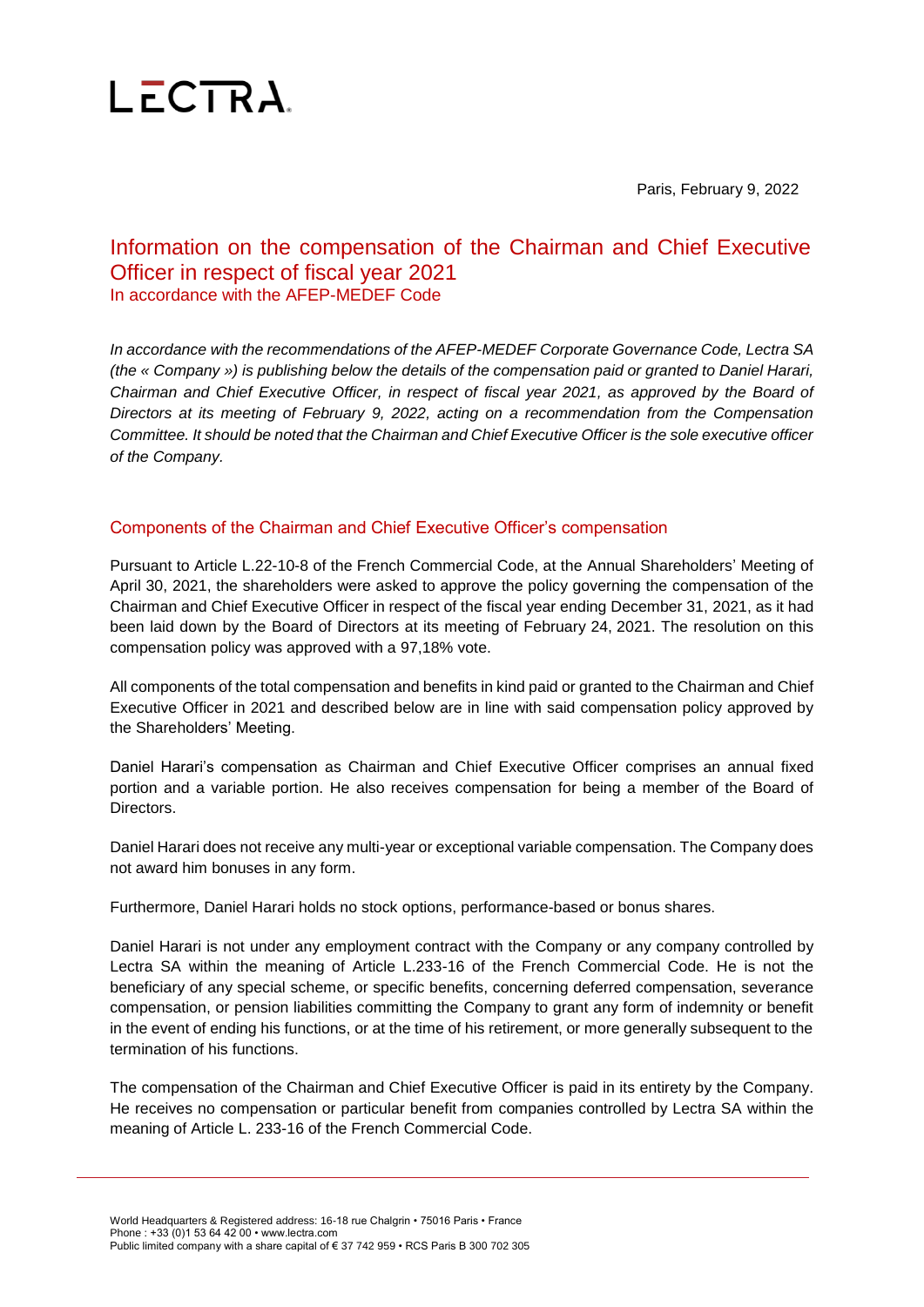## Compensation of the Chairman and Chief Executive Officer paid or granted in respect of 2021

#### **Fixed compensation**

Daniel Harari received gross compensation of € 390,000 in respect of the period from January 1, 2021 to December 31, 2021, as approved by the Shareholders' Meeting of April 30, 2021. This compensation was paid on a monthly basis. The fixed compensation remains unchanged since July 2017.

#### **Variable compensation**

Pursuant to the policy governing the compensation of the Chairman and Chief Executive Officer for the fiscal year 2021, approved by the Shareholders' Meeting of April 30, 2021, the annual variable compensation of Daniel Harari is maintained at € 390,000, subject to achieving objectives. The targetbased variable compensation remains unchanged since July 2017.

At its meeting on February 25, 2020, the Board of Directors revised for the 2020-2022 period, then adjusted, for the first time, on February 24, 2021, and for the second time on July 29, 2021 to take into account the acquisition of Gerber Technology, the performance criteria reflecting the Company's strategy of profitable sales activity and earnings growth used to determine the variable compensation of the Chairman and Chief Executive Officer, reducing the number of criteria from four to three and increasing the weighting for growth in recurring contracts in light of objectives of the 2020-2022 strategic roadmap :

- (i) A criterion measuring the contributive value of growth in sales activity (accounting for 40 %);
- (ii) consolidated income before tax, excluding net financial expense and non-recurring items (accounting for 30 %); and
- (iii) protection and growth of recurring contracts (accounting for 30 %).

The "Protection of recurring contracts" criterion was adjusted by the Board of Directors on February 24, 2021, for fiscal year 2021, to measure the continuation of contracts in effect on January 1 of the year.

Making use of the derogation provided in the compensation policy approved by the Combined Shareholders' Meeting of April 30, 2021, the Board of Directors, meeting on July 29, 2021, adjusted the rules for calculating the performance criteria relating to the contributive value of growth in sales activity, and to the protection of recurring contracts, in order to include the results of Gerber Technology in the second half of 2021, as the rules for calculating the criterion relating to income before tax remained unchanged.

For each of these three criteria, the corresponding variable compensation is equal to zero below certain thresholds, it is 100% if all annual targets are met, and it is capped at 200% if annual targets are exceeded. Between these thresholds, it is calculated on a linear basis. The results are then weighted by the relative weight for each criterion. Only the annual targets and corresponding thresholds are revised each year, according to the objectives for the fiscal year.

Consequently, variable compensation is equal to zero if none of these thresholds is met and is capped at 200% of the target-based variable compensation if the annual targets are exceeded on all criteria and result in a limit of 200% for each of them. Therefore, total compensation can be comprised, depending on performance, between 50% and 150% of annual target-based compensation. In other words, variable compensation is comprised between zero and 200% of fixed compensation.

Following review by the Compensation Committee, at its meeting of February 9, 2022, the Board of Directors assessed the achievement of each of the criteria. In respect of fiscal year 2021, the percentage obtained by the Chairman and Chief Executive Officer for each of the three criteria above is as follows: